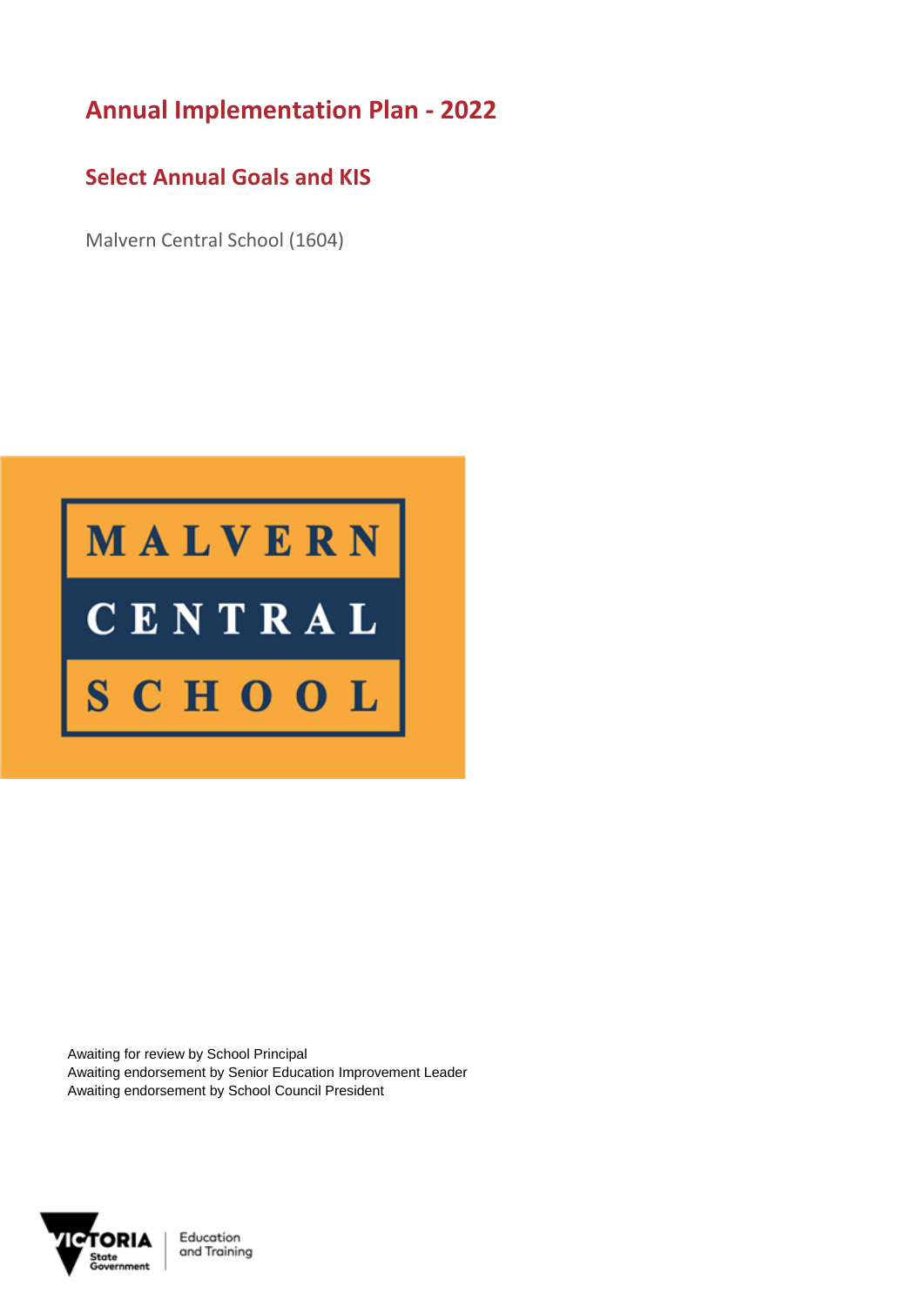## **Select Annual Goals and KIS**

| <b>Four Year Strategic Goals</b>                                                                                                                                                        | Is this<br>selected for<br>focus this<br>year? | <b>Four Year Strategic Targets</b>                                                                                                                                                      | 12 month target<br>The 12 month target is an incremental<br>step towards meeting the 4-year target,<br>using the same data set.                                                                                                                                                                                                              |
|-----------------------------------------------------------------------------------------------------------------------------------------------------------------------------------------|------------------------------------------------|-----------------------------------------------------------------------------------------------------------------------------------------------------------------------------------------|----------------------------------------------------------------------------------------------------------------------------------------------------------------------------------------------------------------------------------------------------------------------------------------------------------------------------------------------|
| <b>2022 Priorities Goal</b><br><br><br>Some of our students have thrived in<br>the remote learning environment,<br>others have maintained their<br>learning progress, and some need<br> | Yes                                            | Support for the 2022 Priorities                                                                                                                                                         | Increase the percentage of students<br>assessed as ABOVE expected level<br>through Teacher Judgement (F-6) in<br>Writing from 43% to 50% and in Number<br>48% to 62%.<br>Increase the percentage of positive<br>responses in the Attitudes to School<br>Survey in Resilience from 83% to 86%<br>and School Connectedness from 84% to<br>87%. |
| Improve the learning growth of every<br>student with a focus on extending<br>students capable of high<br>achievement.                                                                   | No                                             | Increase the percentage of Year 5 students assessed with 'Above<br>Benchmark Growth' in the NAPLAN Benchmark growth measure<br>from the 2019 threshold in;<br>• Reading from 24% to 33% |                                                                                                                                                                                                                                                                                                                                              |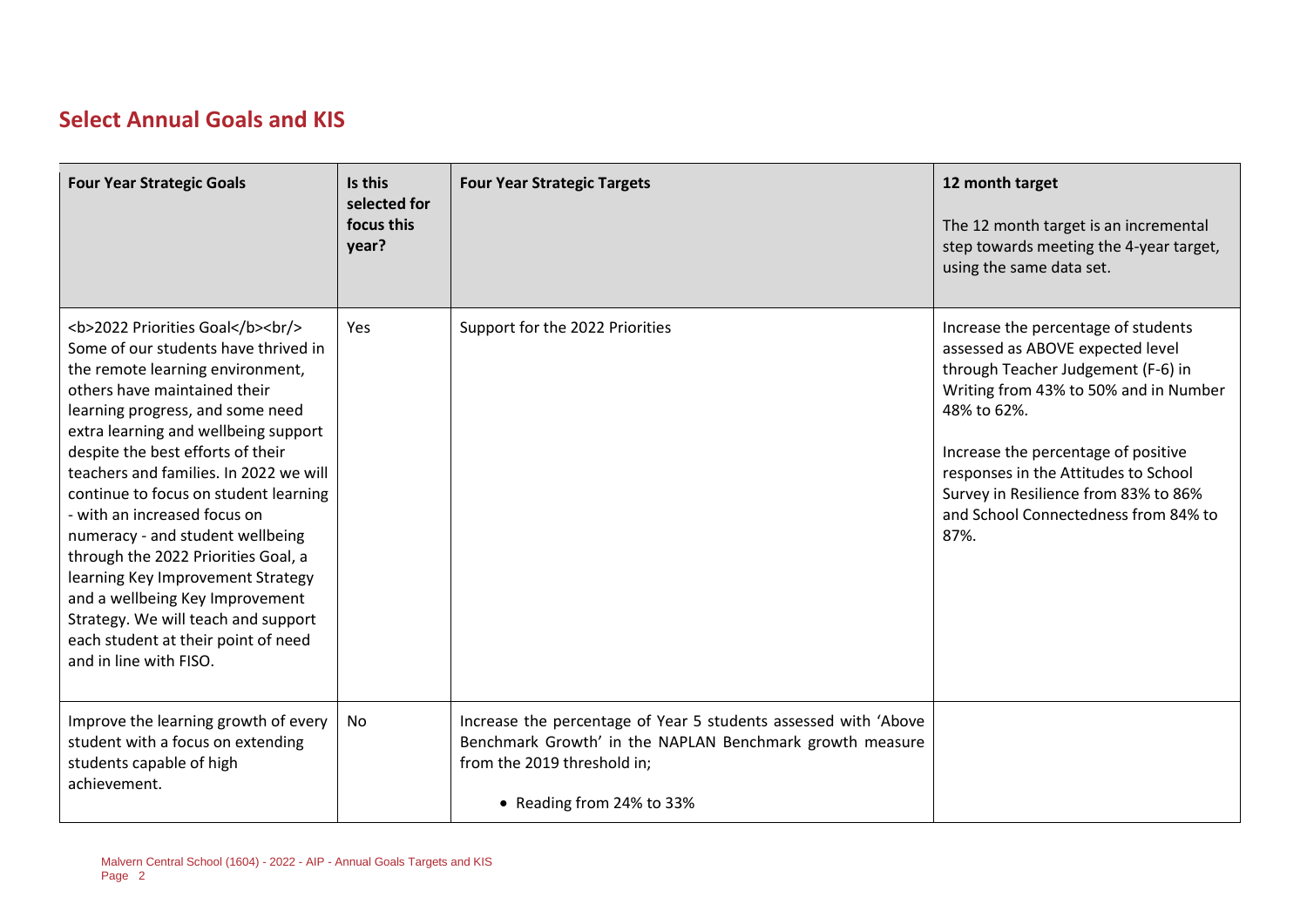|                                                                                                                       |           | • Writing from 9% to 28%<br>• Numeracy from 26% to 32%.                                                                                                                                                          |  |
|-----------------------------------------------------------------------------------------------------------------------|-----------|------------------------------------------------------------------------------------------------------------------------------------------------------------------------------------------------------------------|--|
|                                                                                                                       |           | Increase the percentage of students assessed above expected<br>level in Teacher judgements (P-6) in:<br>• Reading & viewing from 63% to 70%,<br>• Writing from 55% to 60%<br>• Number & algebra from 57% to 60%. |  |
|                                                                                                                       |           | Increase the percentage of students achieving in the top 2 NAPLAN<br>bands for Year 5:<br>• Reading from 48% to 60%<br>• Writing from 19% to 30%<br>• Number & algebra from 43% to 50%.                          |  |
| Empower students to be active<br>agents in their learning and to be<br>strongly connected to the school<br>community. | <b>No</b> | <b>Student Attitudes to School Survey</b><br>Increase the percentage of positive responses in the student voice<br>and agency factor from 68% (2019) to 72%.                                                     |  |
|                                                                                                                       |           | <b>Parent Opinion Survey</b>                                                                                                                                                                                     |  |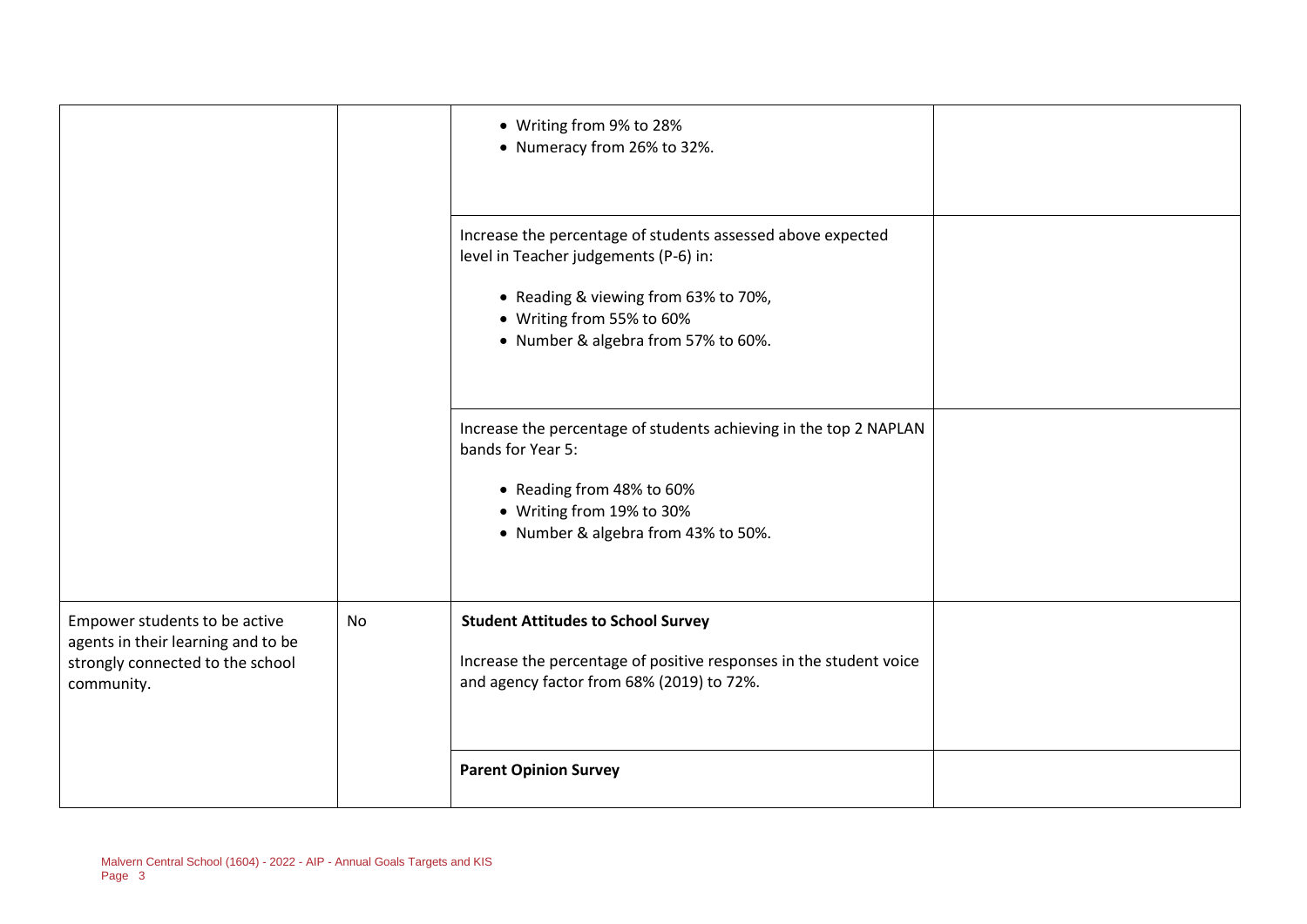|                                                                                                                                                                                                                     |    | Increase the percentage of positive responses in the student voice<br>and agency factor from 84% (2019) to 87%.                                                                                                                                                                                                                |  |
|---------------------------------------------------------------------------------------------------------------------------------------------------------------------------------------------------------------------|----|--------------------------------------------------------------------------------------------------------------------------------------------------------------------------------------------------------------------------------------------------------------------------------------------------------------------------------|--|
|                                                                                                                                                                                                                     |    | <b>Staff Opinion Survey</b><br>Increase the percentage of positive responses in the promote<br>student ownership of learning goals factor from 91% (2019) to<br>95%.                                                                                                                                                           |  |
|                                                                                                                                                                                                                     |    | <b>Attendance</b><br>Decrease the number of students recording 10 - 19.5 days absent<br>from 39% (2019) to 34%.                                                                                                                                                                                                                |  |
| Embed a cohesive and consistent<br>approach to student wellbeing that<br>builds students' resilience, social and<br>emotional health and develops<br>respectful attitudes towards each<br>other and their learning. | No | <b>Student Attitudes to School Survey</b><br>Increase the percentage of positive responses in the learner<br>characteristics and disposition factors:<br>• Resilience from 85% (2019) to 88%<br>• Sense of confidence from 84% (2019) to 87%.<br>Increase the percentage of positive responses in the school safety<br>factor: |  |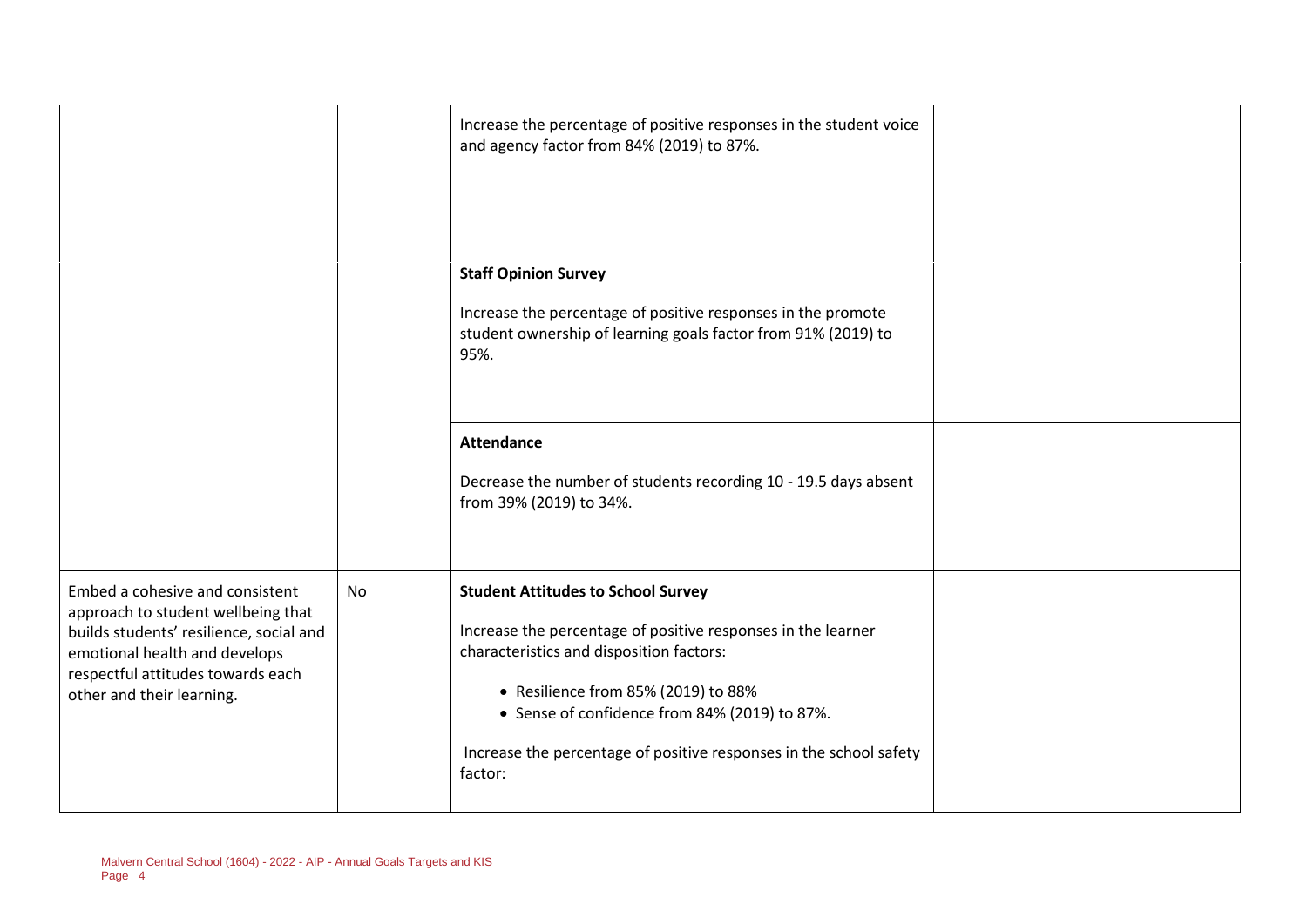|  | • School connectedness (Sense of belonging) from 80%<br>(2019) to 83%.                                                                                                                                                                        |  |
|--|-----------------------------------------------------------------------------------------------------------------------------------------------------------------------------------------------------------------------------------------------|--|
|  | <b>Parent Opinion Survey</b><br>Increase the percentage of positive responses in the student<br>development factors of<br>• Confidence and resiliency skills from 91% (2019) to 94%<br>• Promoting positive behaviour from 95% (2019) to 97%. |  |

| Goal 1              | <b>2022 Priorities Goal</b><br><br><br>Some of our students have thrived in the remote learning environment, others have maintained their learning progress, and<br>some need extra learning and wellbeing support despite the best efforts of their teachers and families. In 2022 we will<br>continue to focus on student learning - with an increased focus on numeracy - and student wellbeing through the 2022<br>Priorities Goal, a learning Key Improvement Strategy and a wellbeing Key Improvement Strategy. We will teach and support<br>each student at their point of need and in line with FISO. |
|---------------------|---------------------------------------------------------------------------------------------------------------------------------------------------------------------------------------------------------------------------------------------------------------------------------------------------------------------------------------------------------------------------------------------------------------------------------------------------------------------------------------------------------------------------------------------------------------------------------------------------------------|
| 12 Month Target 1.1 | Increase the percentage of students assessed as ABOVE expected level through Teacher Judgement (F-6) in Writing from 43%<br>to 50% and in Number 48% to 62%.<br>Increase the percentage of positive responses in the Attitudes to School Survey in Resilience from 83% to 86% and School<br>Connectedness from 84% to 87%.                                                                                                                                                                                                                                                                                    |